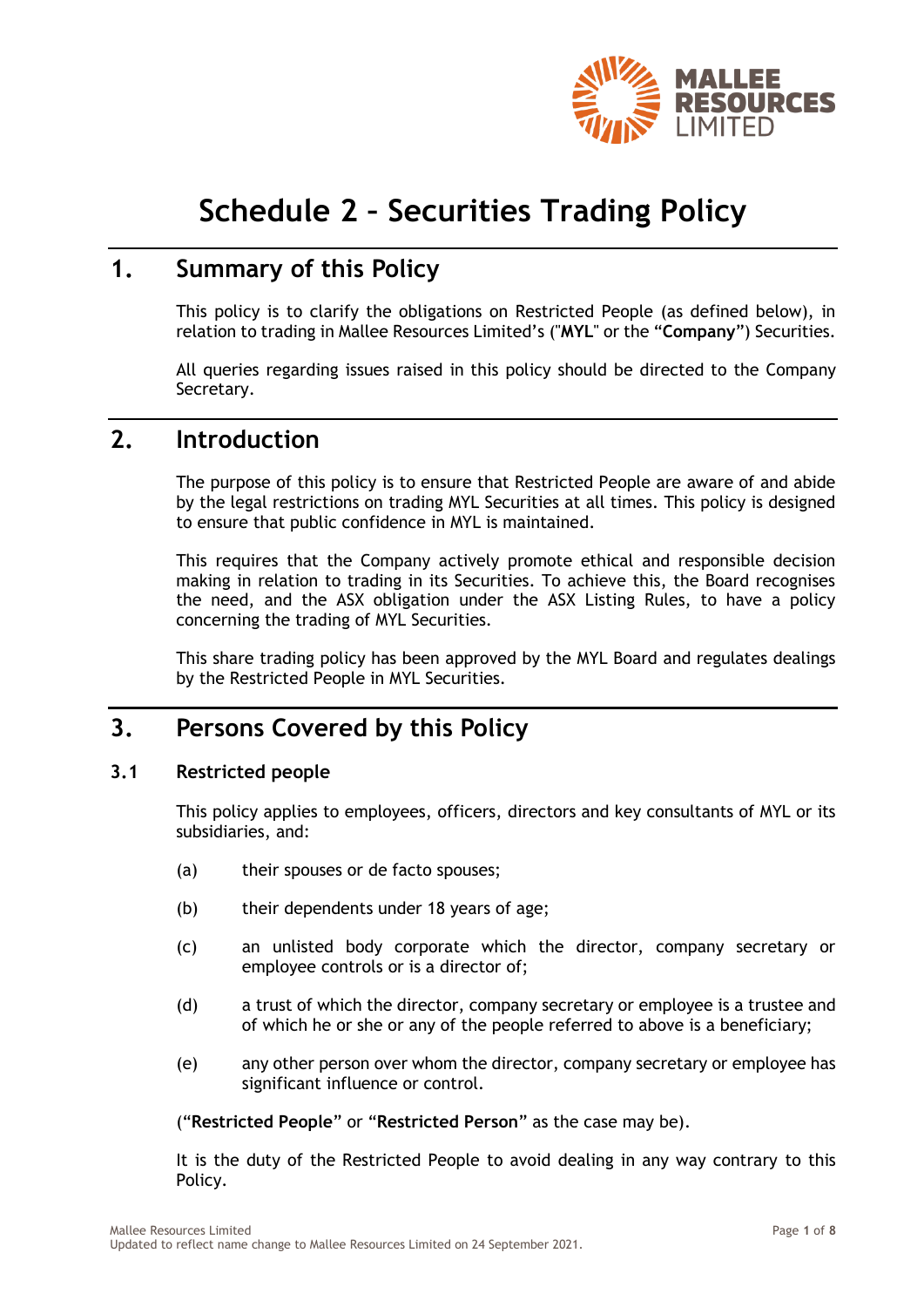

### **4. Securities**

#### **4.1 MYL Securities**

This policy applies to all securities issued by the Company, and includes the following types of securities:

- (a) shares, share acquisition rights and options;
- (b) debentures (including bonds and notes);
- (c) derivatives of any of the above (including equity swaps, futures, hedges and exchange-traded or over-the-counter options) whether settled by cash or otherwise,

("**MYL Securities**").

#### **4.2 Securities in other Companies**

The insider trading provisions in the Corporations Act also apply to the securities of other companies and entities if you have Inside Information about that company or entity. These other companies and entities may include suppliers or customers of MYL; joint venture partners; or companies that the Company or a subsidiary of the Company has entered (or is planning to enter) into a transaction with, for example a takeover or asset sale.

### **5. Insider Trading**

#### **5.1 General prohibition**

The Corporations Act prohibits a person who has inside information about a company from:

- (a) buying or selling securities in a company, or entering into an agreement to buy or sell securities, or exercising options over securities, or otherwise applying for, acquiring or disposing of securities;
- (b) encouraging someone else to deal in securities in that company; or
- (c) directly or indirectly providing that information to another person where they know, or ought to know, that the person is likely to deal in securities or encourage someone else to deal in securities of that company.

Restricted People must not communicate price-sensitive information or cause that information to be communicated to another person other than for MYL's business purposes, and then only subject to appropriate confidentiality arrangements.

#### **5.2 How you become aware of the information is irrelevant**

It is irrelevant how or in what capacity the person comes into possession of the information. This means that the insider trading prohibitions will apply to any Restricted Person who acquires inside information in relation to MYL Securities, no matter in which capacity, and that person is prohibited from dealing in MYL securities.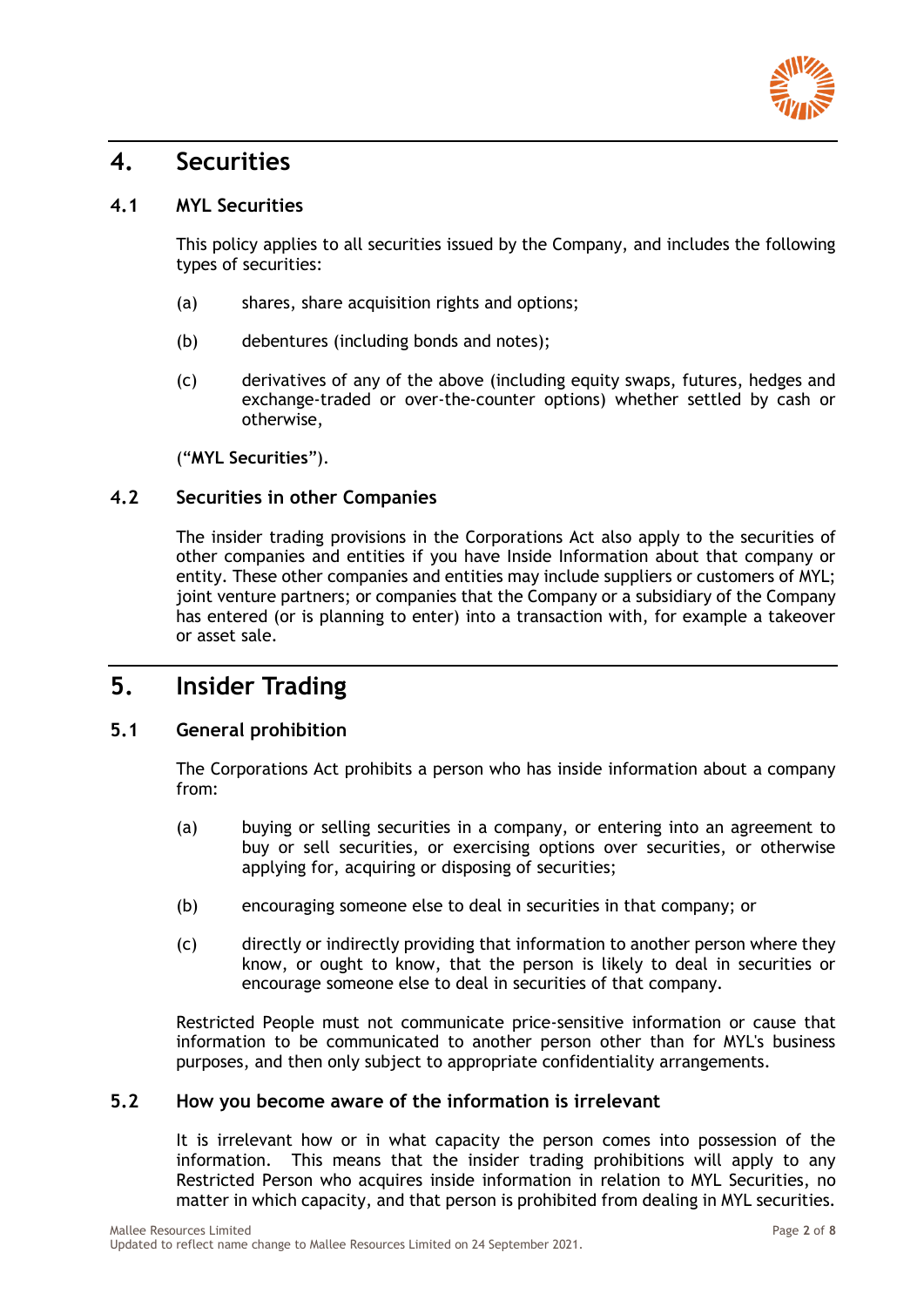

#### **5.3 Information which might affect price or value**

The prohibition referred to in this policy refers to unpublished information which, if generally available, might materially impact the price or value of MYL Securities.

#### **5.4 What does information include?**

"Information" includes matters of supposition and other matters which are insufficiently definite to warrant being made known to the public, and matters relating to the intentions or likely intentions of a person.

#### **5.5 What information might materially affect price or value?**

This means information that a reasonable person would expect to have a material effect on the price or value of MYL Securities. A reasonable person would be taken to expect information to have a material effect on the price or value of MYL Securities if the information would be likely to influence persons who commonly invest in securities whether or not to do so.

Examples of the type of information which might affect the price or value of MYL Securities, depending on the circumstances, include:

- drilling or metallurgical results;
- proposed changes in capital structure;
- information relating to MYL's financial results;
- a material acquisition, divestment or realisation of assets;
- proposed share issues;
- changes to the Board;
- possible events which could have a material impact on profits (negatively or positively);
- proposed changes in the nature of the business of MYL;
- notification to MYL of a substantial shareholding;
- takeovers or mergers involving MYL; and
- any information required to be announced to the market pursuant to Listing Rule 3.1.

#### **5.6 What does "Unpublished" Mean?**

"Unpublished" for the purpose of this policy means that the information is not generally available. Information is generally available if it consists of readily observable matter, or it has been made known in a manner likely to bring it to the attention of investors and a reasonable period has elapsed to enable the information to be disseminated, or it is information that is deduced from any such information. MYL releases information to the market via the ASX announcements platform.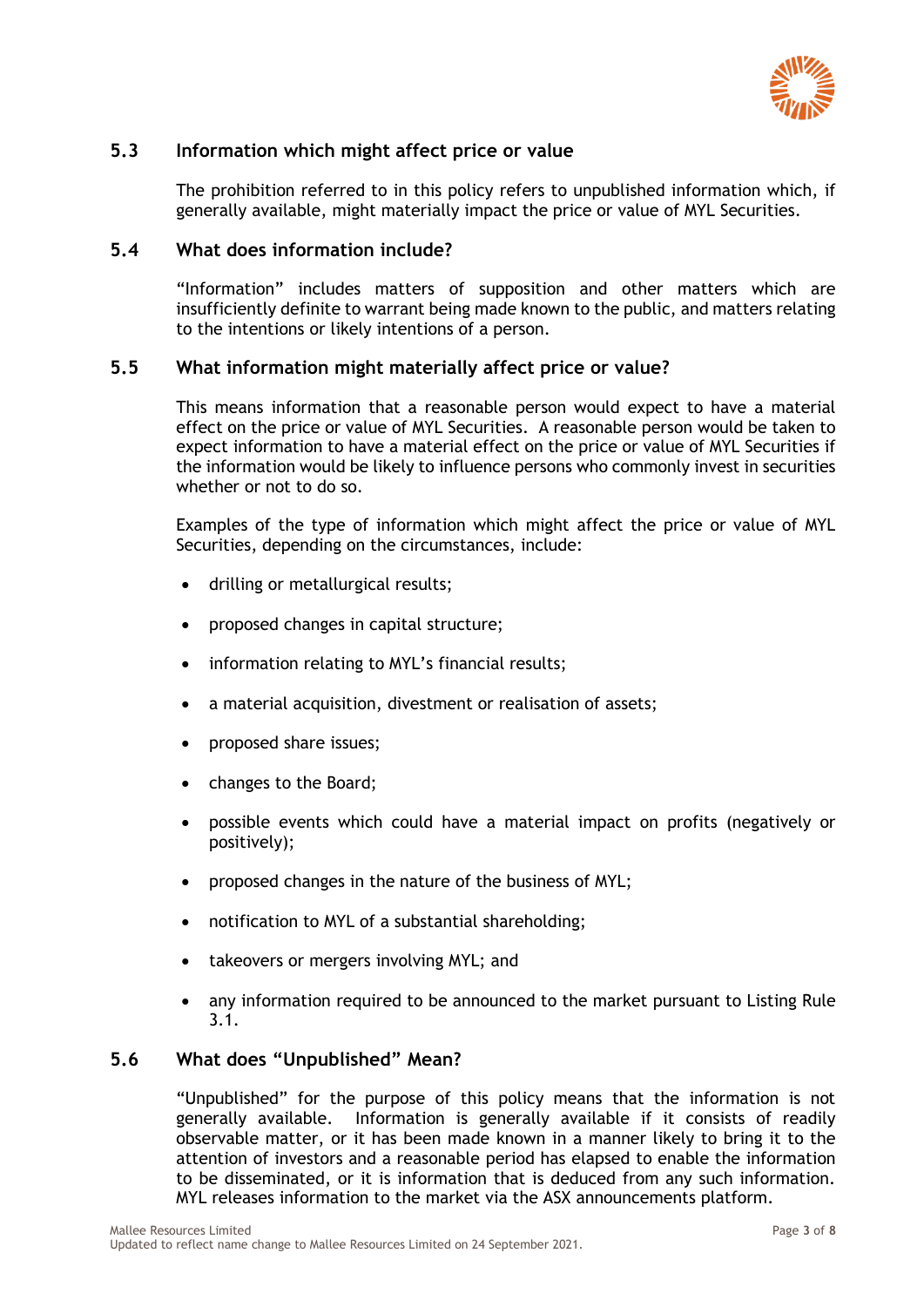

ASX publishes information to the market by releasing MYL announcements through the Company Announcements Platform. All announcements are available on the ASX website.

#### **5.7 Employee share schemes**

The prohibition does not apply to acquisitions of shares or options by Restricted People made under employee share or option schemes, nor does it apply to the acquisition of shares as a result of the exercise of options under an employee option scheme. However, the prohibition does apply to the sale of shares acquired under an employee share scheme and also to the sale of shares acquired following the exercise of an option granted under an employee option scheme.

### **6. Guidelines for Trading in the Company's Securities**

#### **6.1 General rule**

Restricted People must not, except in exceptional circumstances deal in securities of the Company during the following periods:

- (a) From 15 September until 24 hours after the release of the Company's annual financial report;
- (b) From 1 March until 24 hours after the release of the Consolidated half yearly financial report of the Company; and
- (c) From the 15th of January, April, July and October until 24 hours after the release of the Company's quarterly reports,

(together the **Closed Periods**).

The Company may at its discretion vary this rule in relation to a particular Closed Periods by general announcement to all Restricted People either before or during the Closed Periods. However, if a Restricted Person is in possession of price sensitive information which is not generally available to the market, then he or she must not deal in the Company's securities at any time.

#### **6.2 No short-term trading of the Company's securities**

Restricted People should never engage in short-term trading of the Company's securities except for the exercise of options where the shares will be sold shortly thereafter.

#### **6.3 Exceptions**

- (a) Restricted People may at any time:
	- (i) acquire ordinary shares in the Company by conversion of securities giving a right of conversion to ordinary shares;
	- (ii) acquire Company Securities under a bonus issue made to all holders of securities of the same class;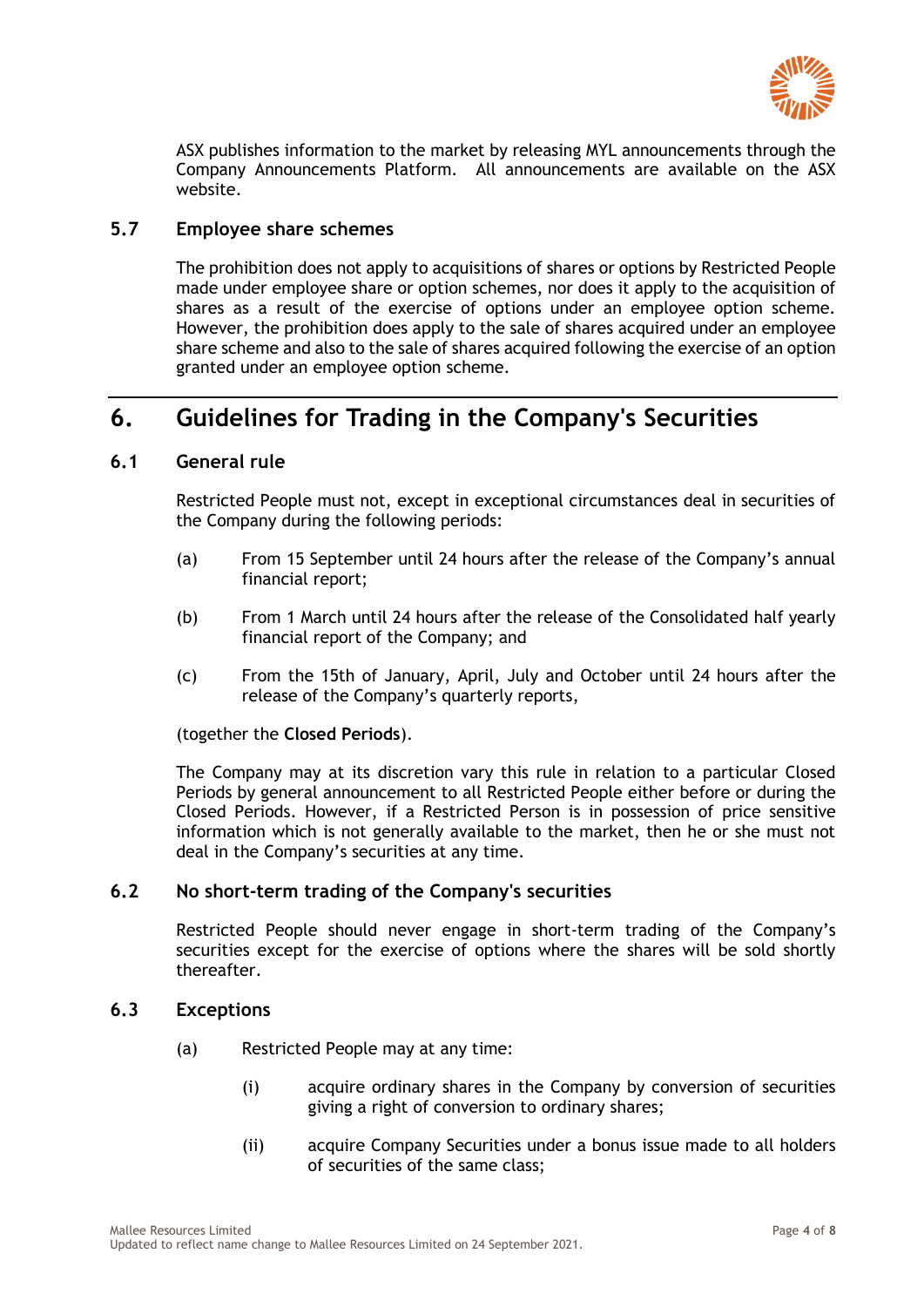

- (iii) acquire Company Securities under a dividend reinvestment, or topup plan that is available to all holders or securities of the same class;
- (iv) acquire, or agree to acquire or exercise options under an employee incentive scheme (as that term is defined in the ASX Listing Rules);
- (v) withdraw ordinary shares in the Company held on behalf of the Restricted People in an employee incentive scheme (as that term is defined in the ASX Listing Rules) where the withdrawal is permitted by the rules of that scheme;
- (vi) acquire ordinary shares in the Company as a result of the exercise of options held under an employee option scheme;
- (vii) transfer securities of the Company already held into a superannuation fund or other saving scheme in which the restricted person is a beneficiary;
- (viii) make an investment in, or trade in units of, a fund or other scheme (other than a scheme only investing in the securities of the Company) where the assets of the fund or other scheme are invested at the discretion of a third party;
- (ix) where a Restricted Person is a trustee, trade in the securities of the Company by that trust, provided the restricted person is not a beneficiary of the trust and any decision to trade during a prohibited period is taken by the other trustees or by the investment managers independently of the restricted person;
- (x) undertake to accept, or accept, a takeover offer;
- (xi) trade under an offer or invitation made to all or most of the security holders, such as a rights issue, a security purchase plan, a dividend or distribution reinvestment plan and an equal access buyback, where the plan that determines the timing and structure of the offer has been approved by the Board. This includes decisions relating to whether or not to take up the entitlements and the sale of entitlements required to provide for the take up of the balance of entitlements under a renounceable pro rata issue;
- (xii) dispose of securities of the Company resulting from a secured lender exercising their rights, for example, under a margin lending arrangement; or
- (xiii) trade under a non-discretionary trading plan for which prior written clearance has been provided in accordance with procedures set out in this Policy.

Where Company securities are provided to a lender as security by way of mortgage or charge, a sale that occurs under that mortgage or charge as a consequence of default would not breach insider trading laws.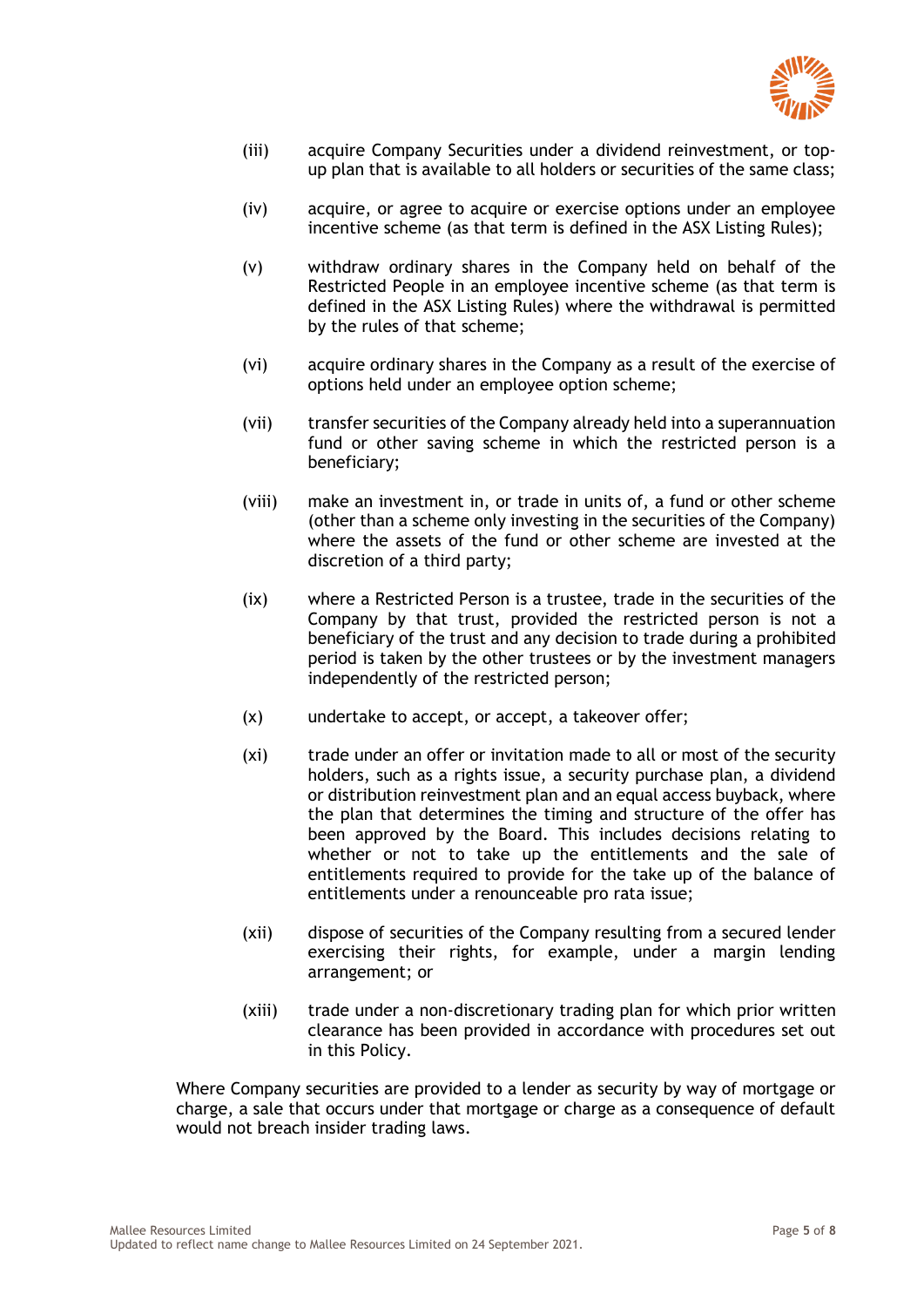

# **7. Approval and Notification Requirements**

Any period which is not a Closed Period, is an Open Period. Subject to this policy and the prohibitions on insider trading set out in the Corporations Act, Restricted People are permitted to deal in MYL Securities during an Open Period subject to obtaining prior written approval.

Approval may be given as follows:

- The Chairman/CEO, in respect of trading by another Director other than the Chairman/CEO;
- The CEO in respect of trading by a Restricted Person other than a Director, but including the Chairman;
- The Chairman in respect of trading by a Restricted Person other than a Director, but including the CEO.

Any such approval must be obtained in advance. It cannot be given after the event. Such approval will last for no more than 14 days from the date on which it is granted. Approval is only to be granted in writing in the form of a Securities Trading Request Form as has been adopted by the Board. Execution of the Securities Trading Request Form may be completed electronically. Executed Securities Trading Request Forms shall be kept in a register at the Company's registered office.

This notification obligation operates at all times but does not apply to acquisitions of shares or options by employees made under employee share or option schemes, nor does it apply to the acquisition of shares as a result of the exercise of options under an employee option scheme.

### **8. Director and Key Management Personnel Sales of Securities**

The Restricted People need to be mindful of the market perception associated with any sale of Company Securities and possibly the ability of the market to absorb the volume of shares being sold.

### **9. Exemptions from Closed Period Restrictions Due to Exceptional Circumstances including Financial Hardship**

Restricted People who are not in possession of inside information in relation to the Company, may be given prior written clearance by the CEO or Chairman, as per Clause 7, to sell or otherwise dispose of Company securities in a Closed Period where the person is in severe financial hardship or where there are exceptional circumstances as set out in this policy.

A Restricted Person may be in severe financial hardship if they have a pressing financial commitment that cannot be satisfied other than by selling the securities of the Company.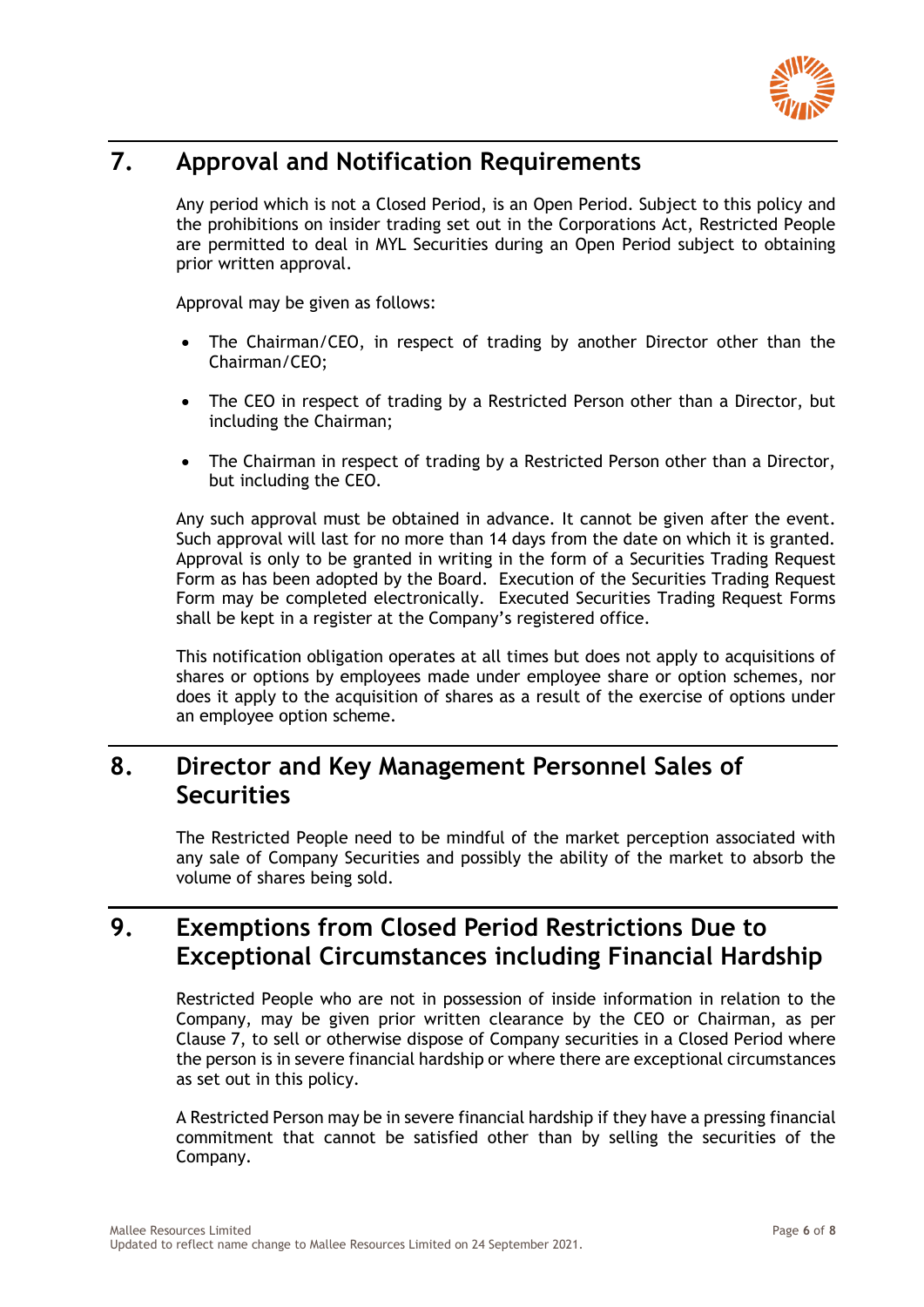

MYL considers that the following circumstances will constitute other exceptional circumstances:

- the person has a tax liability and has no other means of satisfying the obligation without selling or otherwise disposing of the person's MYL securities; or
- where dealings in MYL Securities are required to comply with a court order or court enforceable undertaking or for some other legal or regulatory requirement, such as may be issued by the family court.

This list is not exhaustive and other circumstances will be assessed on their merits if and when they arise. The discretion will be applied taking into account the hardship of the Restricted Person and weighing this against any perceived detriment to MYL's reputation, however subject to the person granting the clearance being satisfied that the relevant Restricted Person is not in possession of inside information relating to MYL.

A financial hardship or exceptional circumstances determination can only be made by examining all of the facts and if necessary obtaining independent verification of the facts from banks, accountants or other like institutions.

In the interests of an expedient and informed determination by the CEO (or all other members of the Board as the context requires), any application for an exemption allowing the sale of Company securities in a Closed Period based on financial hardship or exceptional circumstances must be made in writing stating all of the facts and be accompanied by copies of relevant supporting documentation, including contact details of the person's accountant, bank and other such independent institutions (where applicable).

Approval to deal in MYL Securities during a Closed Period in the exceptional circumstances referred to above may be given by:

- The Chairman/CEO, in respect of trading by another Director other than the Chairman/CEO;
- The CEO in respect of trading by a Restricted Person other than a Director, but including the Chairman;
- The Chairman in respect of trading by a Restricted Person other than a Director, but including the CEO.

Any such approval must be obtained in advance. It cannot be given after the event. Approval must be in writing which includes electronic communications. Such approval will last for no more than 14 days from the date on which it is granted.

### **10. ASX Notification for Directors**

The ASX Listing Rules require the Company to notify the ASX within 5 business days after any dealing in securities of the Company (either personally or through an Associate) which results in a change in the relevant interests of a Director in the securities of the Company. The Company has made arrangements with each Director to ensure that the Director promptly discloses to the Company Secretary all the information required by the ASX.